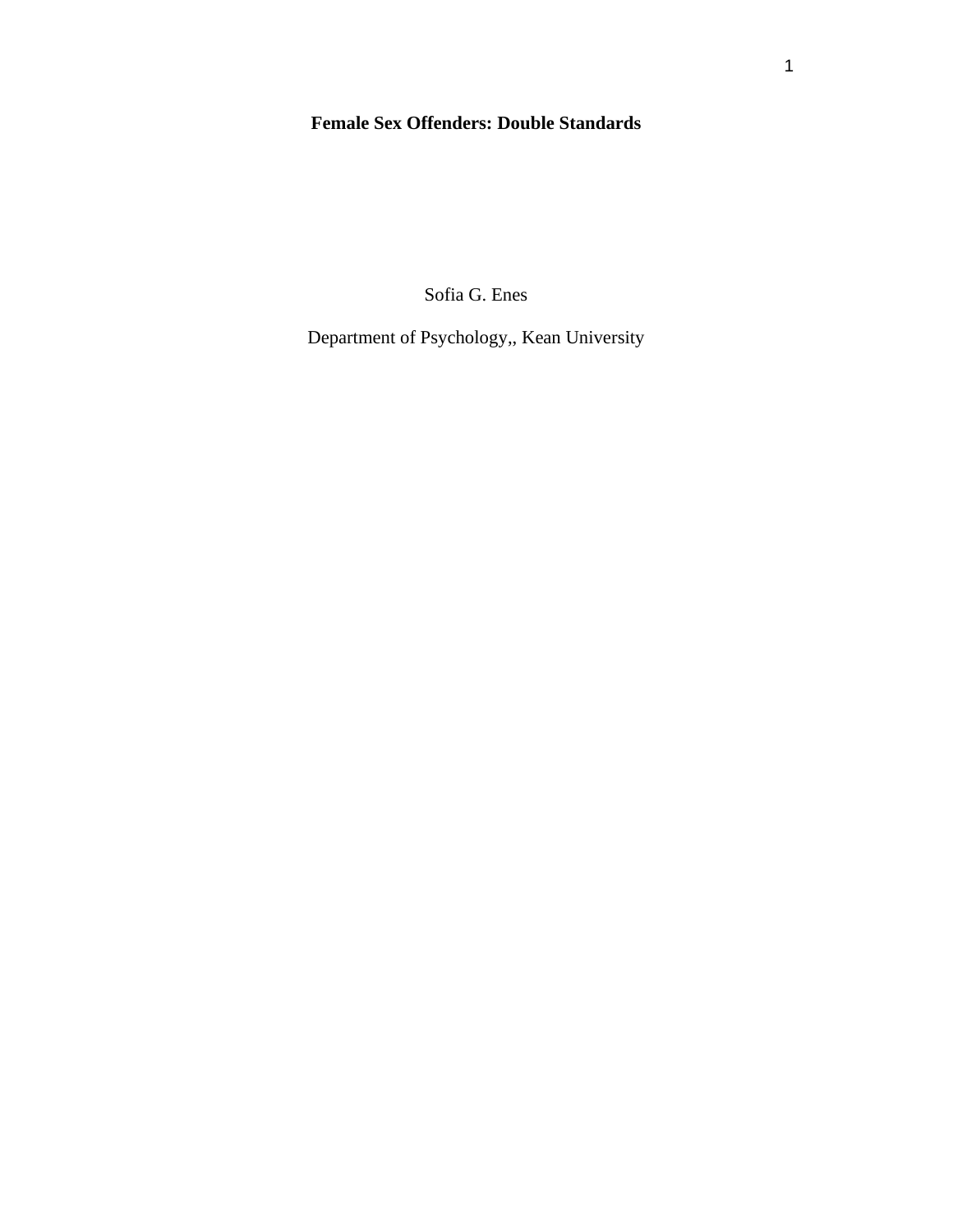#### **Abstract**

This paper will discuss female pedophiles, rapists, and sex offenders, also known as female sex criminals, the double standards, of how they are viewed in the criminal justice system, how the medical fields view them, the psychological effects of their actions on their victims, and how the public views them. Unlike male pedophiles, rapists, and sex offenders of that gender; female pedophiles are not as readily identified as male pedophiles. Since female sex criminals do not always conform and fit the stereotypes that are more commonly found in male sex criminals, it is much more difficult for authorities to detain them. The gender stereotypes that influence the disbelief that a female can be convicted of a sex crime, lessens the possibility and seriousness of reports of their crimes. The added possibility that both male and female victims of female sex criminals are less likely to report their victimization at the hands of a female abuser adds to this difficultly.

Keywords: *sex offenders, female population, double standards*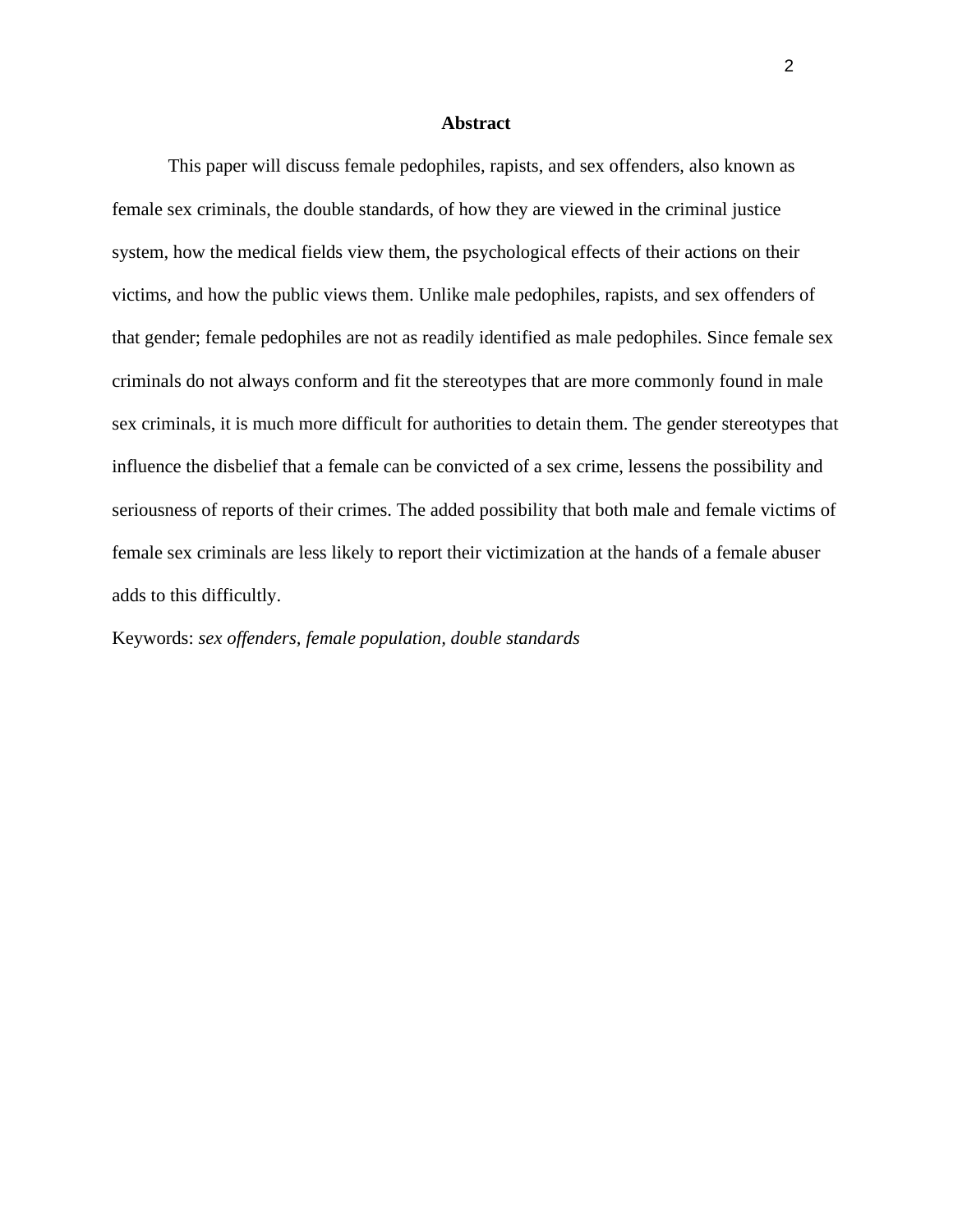#### **Female Sex Offenders and their gender stereotype**

A sex crime is a criminal offense that involves knowingly forcing another person to participate in unwanted sexual activity, whether by force or threat. Rape and pedophilia fall into this category as well. On the topic of pedophilia, according to Mosby's Medical Dictionary (2009), pedophilia is a psychosexual disorder in which the fantasy or act of engaging in sexual activity with prepubertal children is the preferred or exclusive means of achieving sexual excitement and gratification. (p.199). The perpetrators may be heterosexual or homosexual. This disorder is indiscriminate; males and females can be pedophiles. Female pedophiles are often overlooked because there is an unwillingness to explore the possibilities of female sex abusers. Whenever the victim is a male, the male is not usually encouraged to report victimization due to the negative stigma. Authorities are confounded by their physical reactions when it comes to consent.

Female victims of female sex criminals also have a difficult time convincing others that women can be abusive and that they can sexualize others. In regards to the negative stigma of accusing female sex offenders, authors Ferguson and Meehan (2005) reference Schwartz and Cellini (1995) on the stereotypes of women as sex criminals stating that " cultural stereotypes of women as disinterested in sexual pleasure or non-violent may contribute to an unwillingness to explore the phenomenon of females perpetuated sexual acts against children of adults." (p.76).

While the media portrays female sex offenders, as young, attractive high school teachers that had sexual relations with their teenage students, the reality is far from the stereotypical images portrayed. There is a heavy stigma with victims especially if the victims are males in this category. In regards to male adolescents that are abused sexually by women, the book *Female sexual Offenders: Theory, Assessment, and Treatment* by authors Theresa A. Gannon and France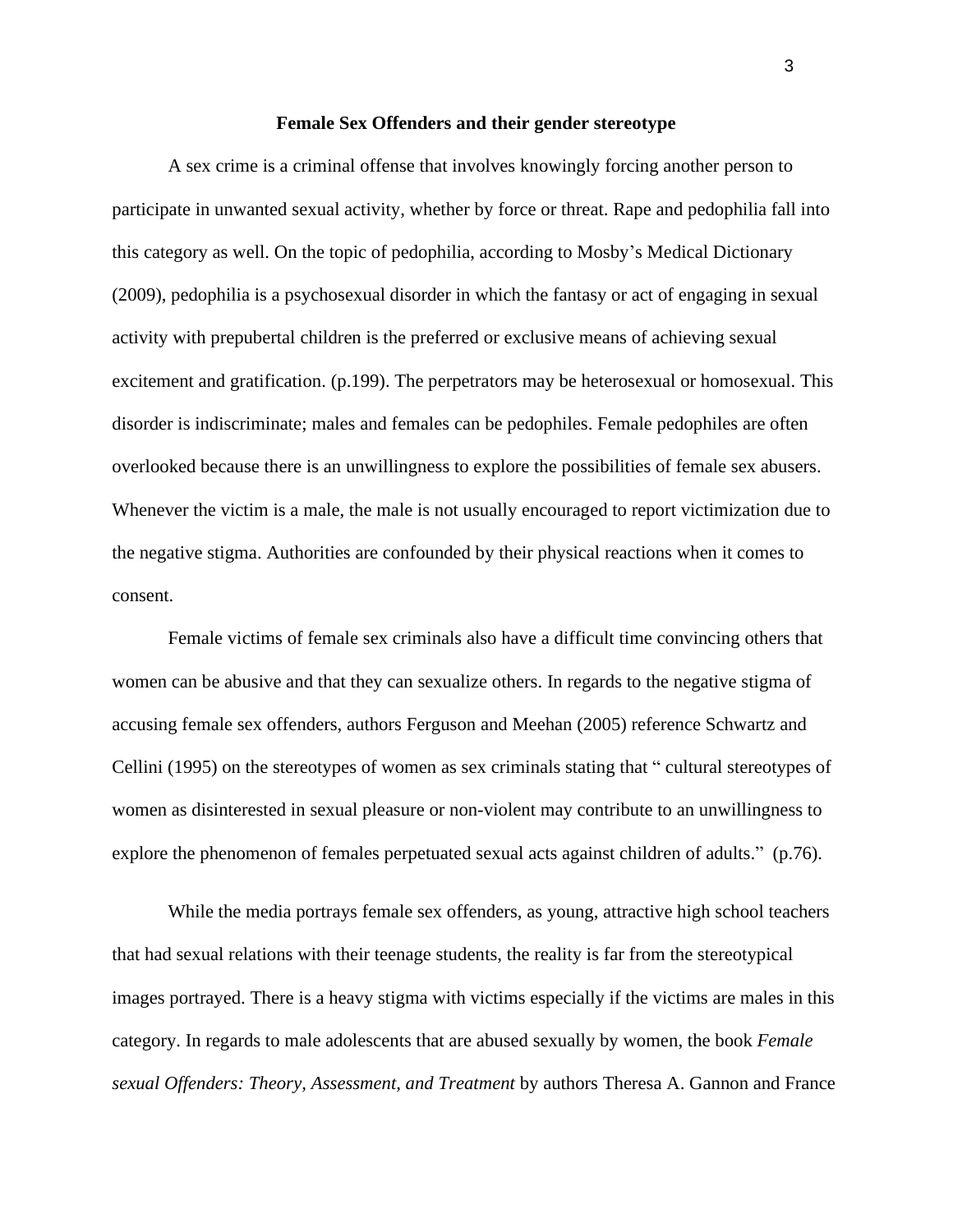Cortoni state that, "Many male adolescents sexually abused by women are considered by some in society to be 'lucky', to be experiencing an initiation, a rite of passage" (p.23).

This leaves male victims confused and most often ashamed as well as not being taken seriously. It also leads to psychological problems later on in life. Male victims of female sexual abuse feel like they are a joke in society if their abuser is female due to society refusing to see that females can also have a negative spotlight, especially where sexual abuse is concerned. There is also the "logic" that some activist groups (e.g:feminists), where if the male orgasms during this incident; then they technically "enjoyed" it, so therefore it cannot be considered sexual abuse or rape. This logic is flawed because the same terms can be applied to female victims of male rapists and sexual abusers. However, the double standard is that the female is always the victim, while the male is not. Another flaw in the argument is that biological reactions do not equal the mind's mental state. Regardless if the body orgasms, mentally the victim did not consent.

Males in society, more commonly in colleges as some studies have found, fall victim to these "rape myths" when they have been sexually abused. Most have even been forcibly raped. The dangers of female sex crimes are lessened due to gender stereotypes. Authors Stemple, Flores, and Meyer provide evidence by reporting that studies of 'rape myths' among college students have found that little has changed over the two decades (Turchik & Edwards, 2012). The majority of those surveyed do not believe that a 'big, strong man can be raped by a woman,(Struckman-Johnson &StruckmanJohnson, 1992) nor do they think that a man who was raped by a woman would be 'very upset' (Chapleau, Osald, &Russell, 2008; Turchik & Edwards, 2012) (p.2). If in fact the female is the rapist and the male is the victim; the male is more likely to have the blame on him instead of the female who committed the act.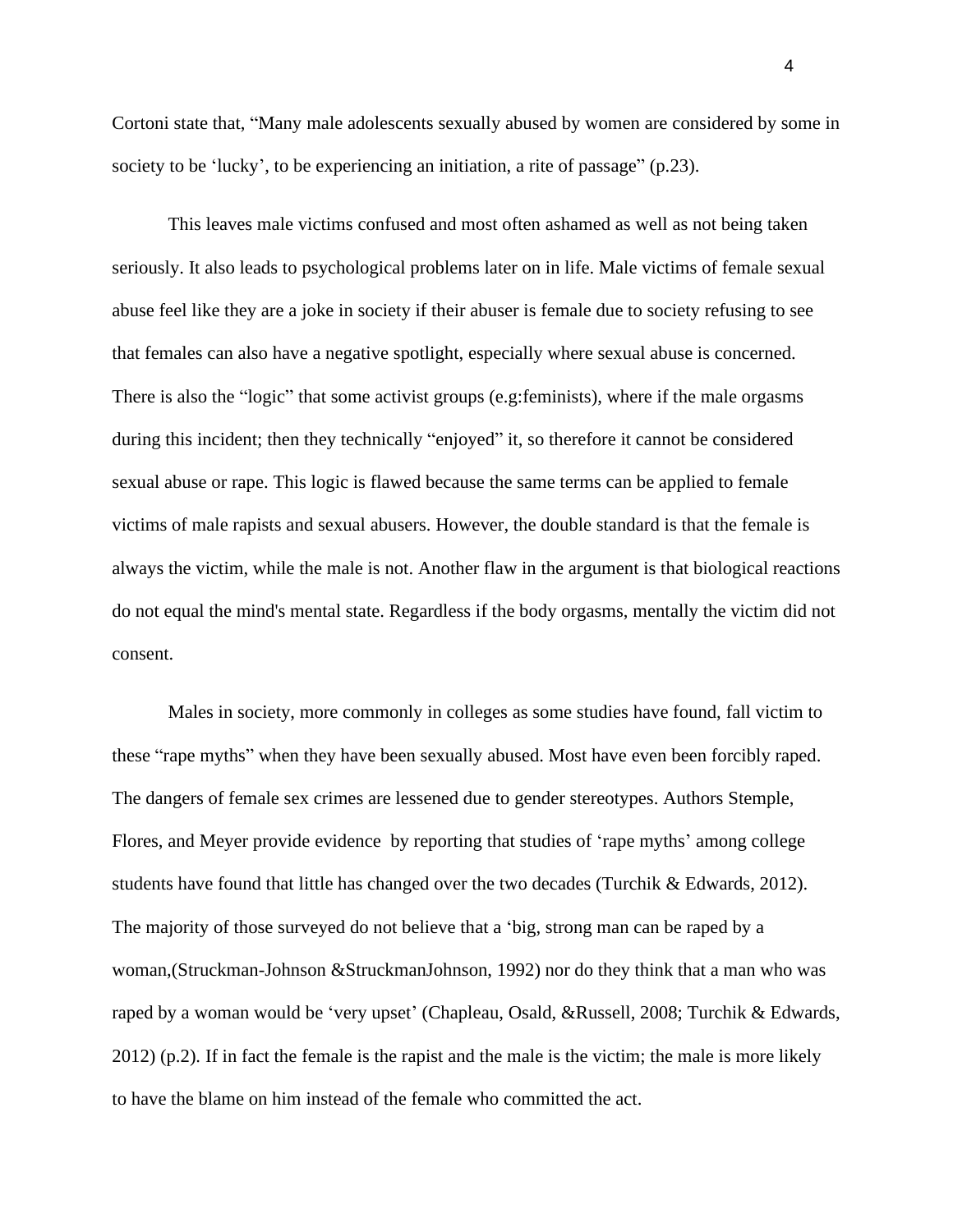While women face many stereotypes in society, the stereotypes of sex offenses do not connect as easily as they do for males. Authors Lara Stemple, et al, confirm this by stating, "Stereotypes about women, which reflect gender and heterosexist biases, include the notion that women are nurturing, submissive helpmates to men. The idea that women can be sexually manipulative, dominant, and even violent runs counter to these stereotypes (Bysers, 1996; Pfugradt & Allen, 2012)" (p.2). Evidence suggests the contrary when there are violent women in society (ex: the famous serial killer Aileen Wuornos, who was also a rapist as well); though their crimes differ, sex offenses and pedophilia is no doubt among the many crimes that they commit just like their male counterparts.

The same authors go on to state that "studies have documented female perpetuated acts that span a wide spectrum of sexual abuse, which include even severe harms such as nonconsensual sex, vaginal and anal penetration with a finger or object, and intercourse (Hetherton, 1999; Johansson-Love & Fremouw, 2006; National Center for Injury Prevention and Control, 2011; Pflugradt & Allen, 2012)" (p.2). These indicate that while stereotypes attempt to persist and minimize the actions and crimes of female sex criminals, there are documentations that challenge those stereotypes about women.

As with many sex criminals, there is a point to consider: the possibility of childhood trauma and abuse that these criminals have endured, which then was carried on into their adolescent and adult lives, resulting in them committing the very same crimes. Taking note of the past female sex criminals, the very same article states some curious studies that were done with both female and male juvenile sex criminals. The study gathered information about the abusers childhood traumas and whether or not their actions were linked to their pasts.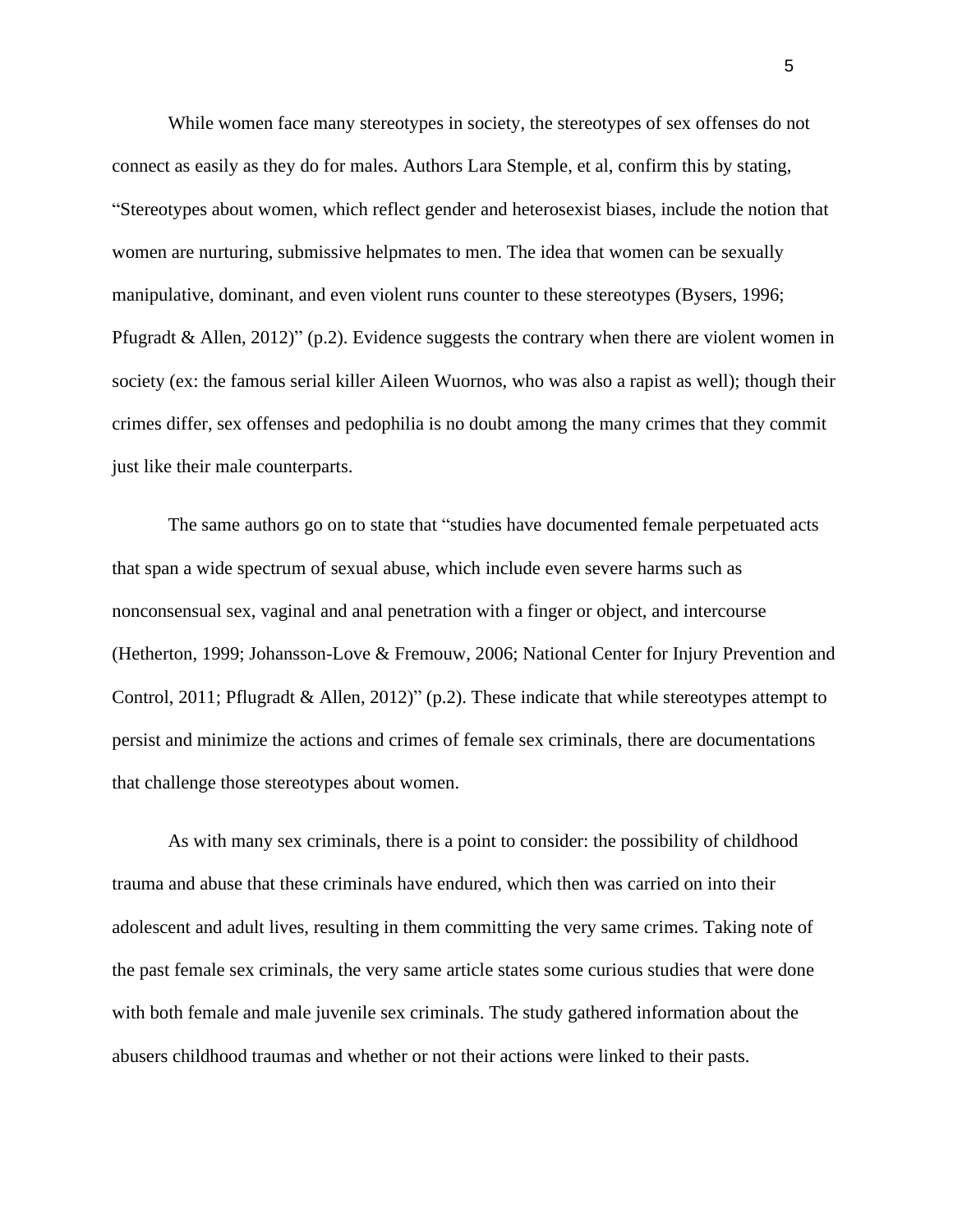The same authors go to state, "One study found that juvenile female offenders had a notably higher number of past sexual abusers (4.5) compared to male juvenile sex offenders (1.4) (Matthews, Hunter, & Vuz, 1997). Female perpetrators also reported to earlier sexual abuse (64% were first victimized before age six, as opposed to 26% of male sexual offenders) (Matthews et al., 1997)" (pg. 2). These findings indicate that trauma from past sexual abuse may be the stimuli of their current actions of sex related crimes, and it seems that female perpetrators have had a higher amount of encounters with sexual abusers in their past.

A second study conducted with both juvenile and adult sex criminals of both genders, compared female criminals of sexual and non-sexual crimes. This study stated, "Another study of adult and juvenile sex offenders found that females were more likely to be victims of incest (33%) than male offenders (135); female perpetrators were also more likely to report having been raped (39%) as compared to males (males) (Miccio-Fonseca, 2000) (Although unduly limited definitions of "rape" sometimes undercount even severe sexual victimization of men and boys (Stemple & Meyer, 2014, p.2-3).

This further contributes to the negative stigma of males not being able to report being victims of rape, unlike females who are able to since society views female victims as more "fragile" due to trauma of rape, rather than males. This also adds to the gender stereotyping of glossing over male victims of rape, and dismissing their claims of victimization due to the concept of masculinity. This is the possibility that many reports from victims of female sex crimes go unreported: the reactions of disbelief that a woman could be the cause of these crimes.

In regards to the definition of rape, changes have been made to the word according to the FBI:UCR. The original definition only focused on the female victim, which completely ignored

6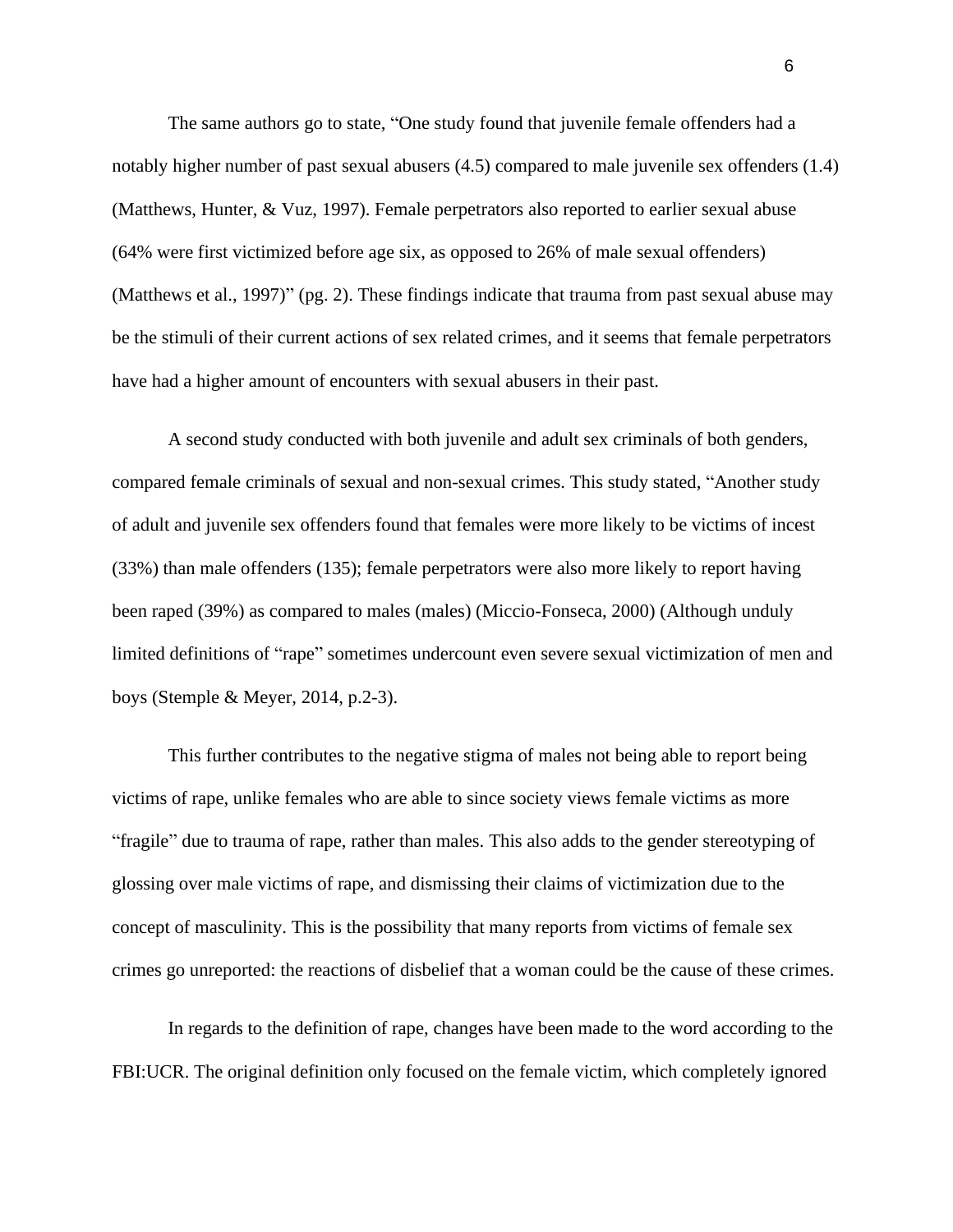the possibility of a male being the victim of rape, and only focused on the penetration of a female. The new definition of rape, according to the FBI website, is as follows, "Penetration, no matter how slight, of the vagina or anus with any body part or object, or oral penetration by a sex organ of another person, without the consent of the victim" ("Rape Addendum" 2017). The newly updated definition included rape victims of both genders, along with acts of sexual assault and usage of objects to penetrate.

### **How the Criminal Justice system views female sex criminals**

The book Perspectives on *Female Sex Offending: A culture of denial* by author Myriam S. Denov includes a study of how the criminal justice system (in this case: the police) viewed female sex criminals when given reports about them. The study was done on Canadian police about sexual assault and the topic of gender. The questions for their training focused only on male-on-female sexual violence but nothing about female sex criminals. The author mentions that when asked about sex related crimes committed by females. (in the interviews case: sexual assault) the author stated that, "Female perpetrators were never mentioned. During the training the topic never came up. We were never presented with the possibility that a woman would be the perpetrator (M-DC15)" (p.200).

Proof of sexual assault must be obtained for there to be any investigation of such an act occurring. If there is no evidence or 'proof' suggesting that such an act took place, the police will dismiss it. The author states that evidence from male sexual assaulters, "What were recognized as 'proof' were elements such as DNA, hair, saliva, or sperm samples to be obtained from the victim, or medical evidence of penetration" (p.201). All of these can be easily collected from a male suspect, especially considering the sperm samples. In the case of female suspects, the idea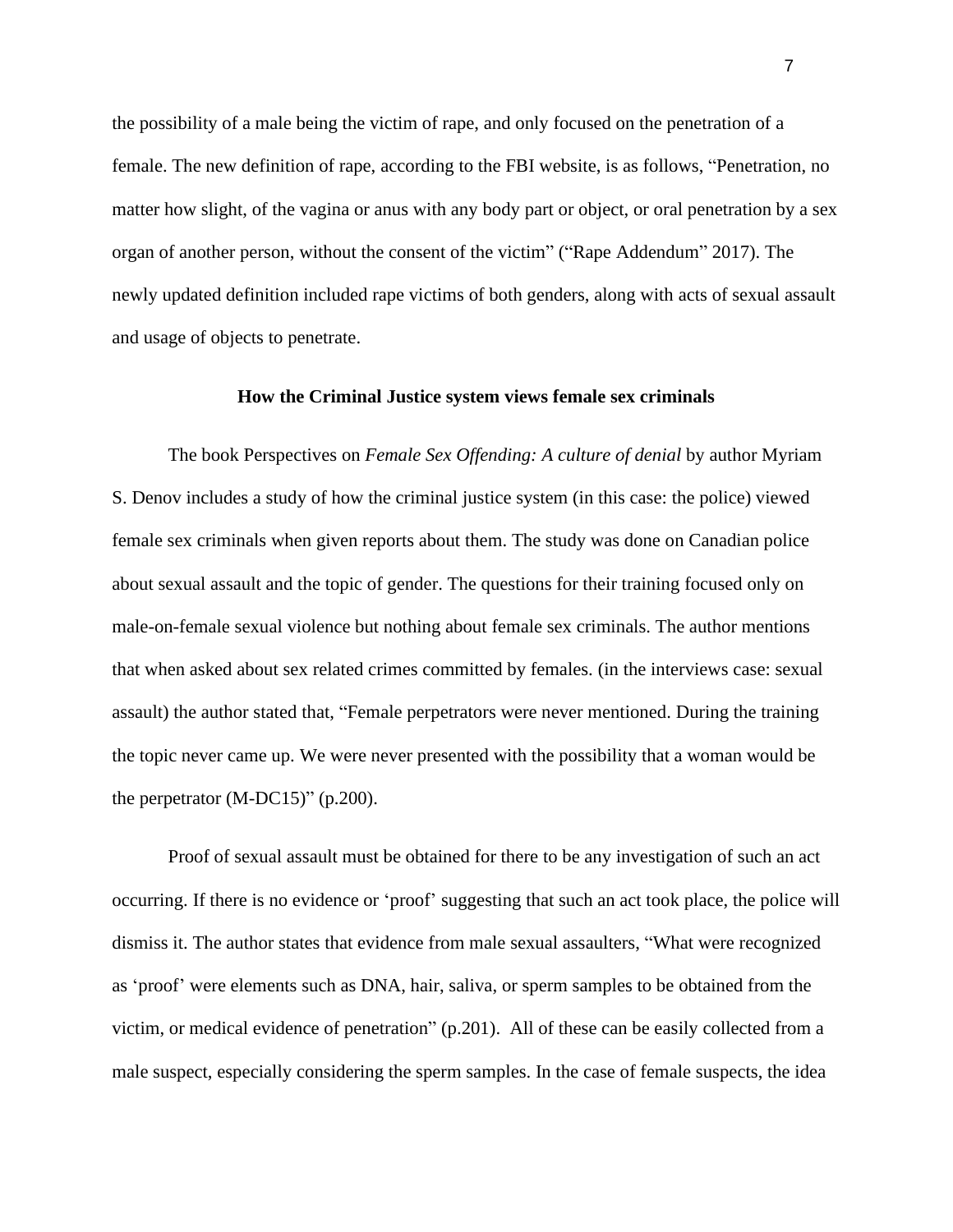of sperm is out of the question, for biological and obvious reasons. That however does not rule out the rest: DNA, hair, and saliva can be collected just as easily from a female sex criminal as well.

Public influence also plays a role in influencing the criminal justice system. When society brings gender stereotypes into play, then that influence is carried over into the criminal justice system. The Center for Sex Offender Management (2007) states that, "beliefs and perceptions at the macro level can, in turn, influence perspectives and responses at a more micro level. Indeed, there is evidence that broader cultural biases play a role in the willingness of various criminal justice and treatment professionals to acknowledge female sex offending (see, eg, Becker et al, 2001; Denov, 2004)" (p.3). The study and interview of Canadian police training proves this by having focused solely on males being the suspects and criminals of sex crimes. There was no mention ever of female sex criminals, or even the possibility that a female could have been a suspect of a sex crime.

Police training seems to solely revolve around males as perpetrators of sex crimes, leading to the disbelief when accusations of a female as being the cause of the sex crime has been brought to them. This plays well into the cultural denial and influence on the criminal justice system. The Center for Sex Offending Management confirms this by stating, "Specifically, the research revealed that police officers reacted with disbelief to allegations involving women, minimized the seriousness of the reports, viewed the female suspects as less dangerous and harmful, and were prone toward labelling the cases as 'unfounded' (Denov, 2004)" (pg.3). Victims can easily report a male of a sex crime, since it is much more believable and cultural influences make it much easier for males to be convicted of sex crimes, but females are much more difficult.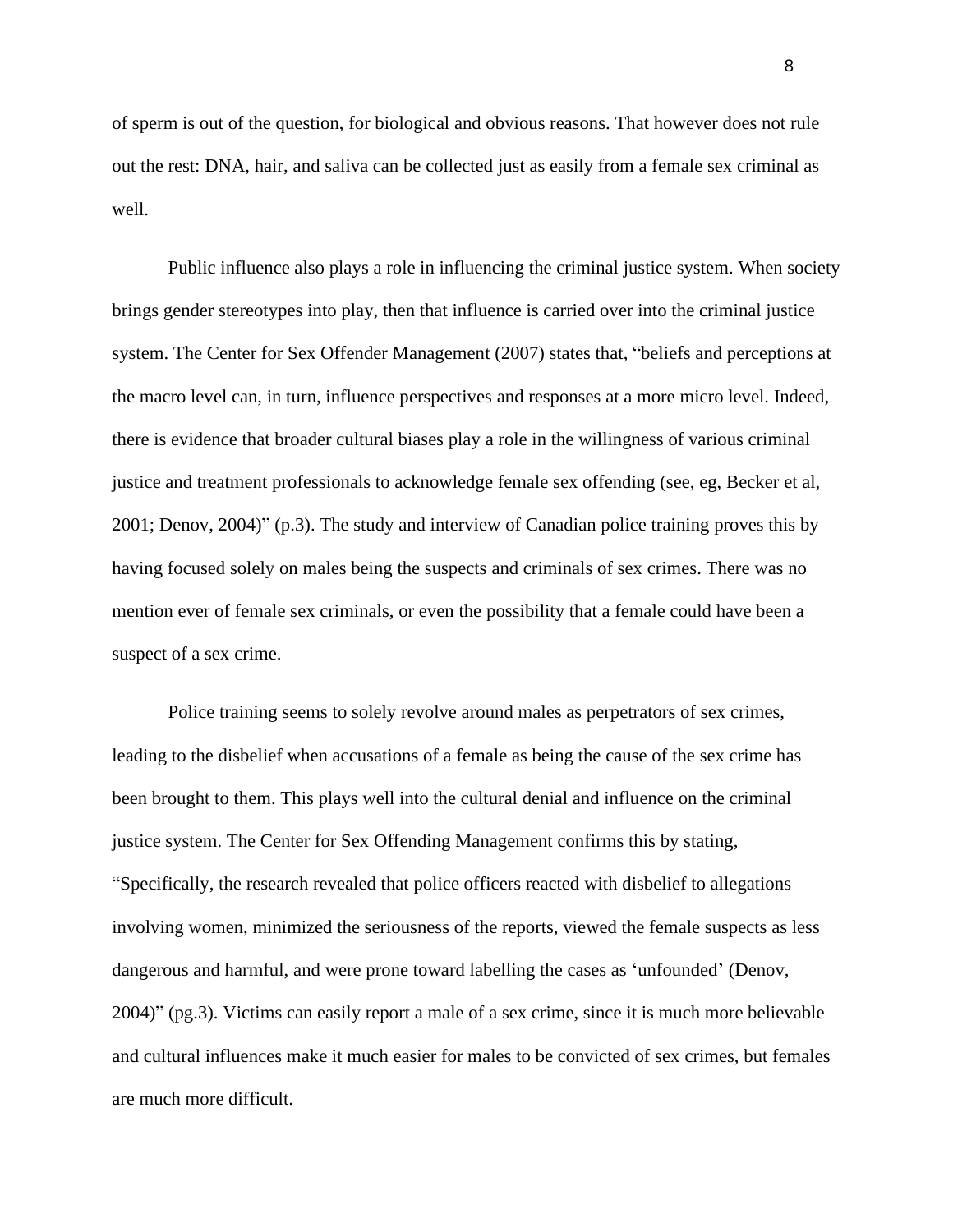#### **Medical and Psychological bias on Female Sex Criminals**

Female sex criminals have been recognized in history alongside male sex criminals, despite the continuing denial of society that females cannot be convicted of sex crimes. In the book *Female sexual offenders: theory, assessment and treatment,* authors Therasa and France cite a study done by Tardieu in the 1800's and they state that, "Tardieu (1857), in the first formal text on child sexual abuse, recognized that whilst the majority of the perpetrators are men, women also committed such crimes" (pg.168). Despite societal views, there is historical evidence that females do indeed commit sexual crimes. The same authors mention another incident in France and state that, "Bernard (1886) reported that during a 10-year period in France (1874-1884), 181 women were convicted of sexually abusing children" (p(s). 168-169).

Despite this evidence, the denial still prevailed with Freud even denying the fact that women could be sex criminals. The authors confirm by stating, "Despite this information and the existence of other more formal prevalence studies, Freud and colleagues still stated 'pedophilia…does not exist at all in women' (Racansky & Glancy, 1984 p.193)" (p.169). This denial of the possibility of female sex criminals, despite the evidence proving contrary still prevails even now in the modern era, and is likely that influence from Freud that helped push this narrative that still persists today.

The DSM at that time did not even include the concept of diagnosing females with sexual disorders, and the authors state this by reporting, "Denov also comments that The Diagnostic and Statistical Manual of Mental Disorders states that 'Except for sexual masochism…paraphilia's are almost never diagnosed in females' (APA, 1994. P.524) (p.169) This denial could possibly be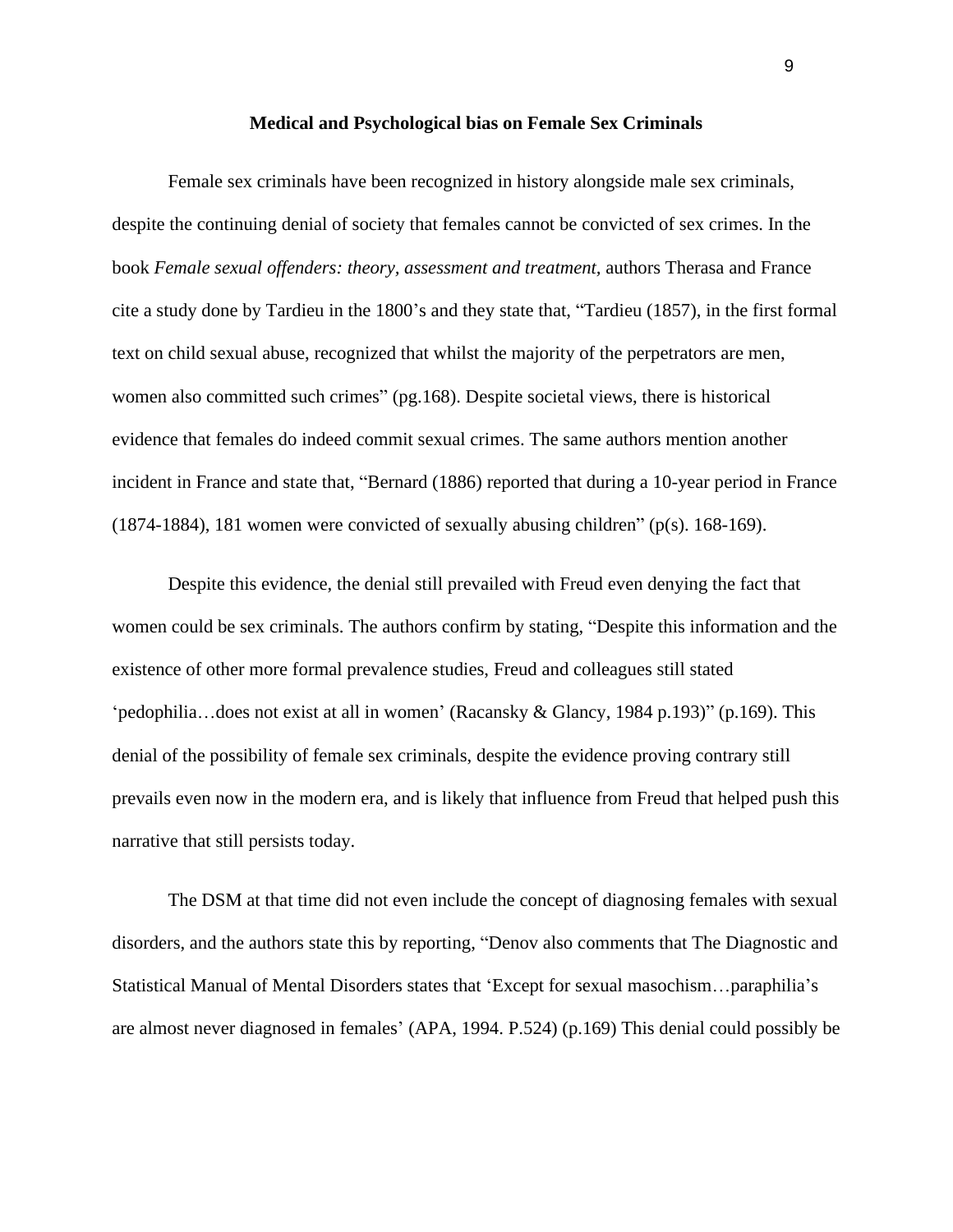the lack of capability for professionals to examine these issues in women due to gender stereotypes, even though paraphilia was now completely exclusive to only males.

In modern times, this bias still continues in the medical and mental health areas. The Center for Sex Offender Management confirm this by stating, "Similar patterns have been identified within the medical and mental health fields, in which the interacting effects of training, diagnostic criteria, and cultural stereotypes are believed to impact professionals' considerations about sex offenses committed by females" (p.3). Just like within the criminal justice system (e.g: the police), professionals in mental health care would dismiss the case, and be biased if the reports were about a female sex criminal. The victim would be labeled as a 'liar' and the culprits deemed as harmless compared to male sex criminals.

There is evidence to prove that when reports of female sexual abuse towards a victim is given to the medical professionals, it is dismissed as a harmless case and not taken seriously unlike the case if it were a male sex criminal. The Center of Sex Offender Management confirms this by stating, "When presented to psychiatrists and other clinicians, these kinds of cases have been met with skepticism and marginalization, and the women who committed the acts have been perceived as less culpable and less harmful" (p.3). The culprits of the female gender, who were the cause for the abuse and traumatization in a victim, are not taken as seriously as men. There is also the stigma during survivor abuse groups, where female victims felt ashamed. The book, *Female sexual offenders: theory, assessment and treatment,* cite a study done by Lind saying, "Lind (2004) describes having to from a separate group for the women who had been sexually abused by females as they even felt stigmatized in survivor groups where the other participants have been sexually abused by males" (pg. 2001).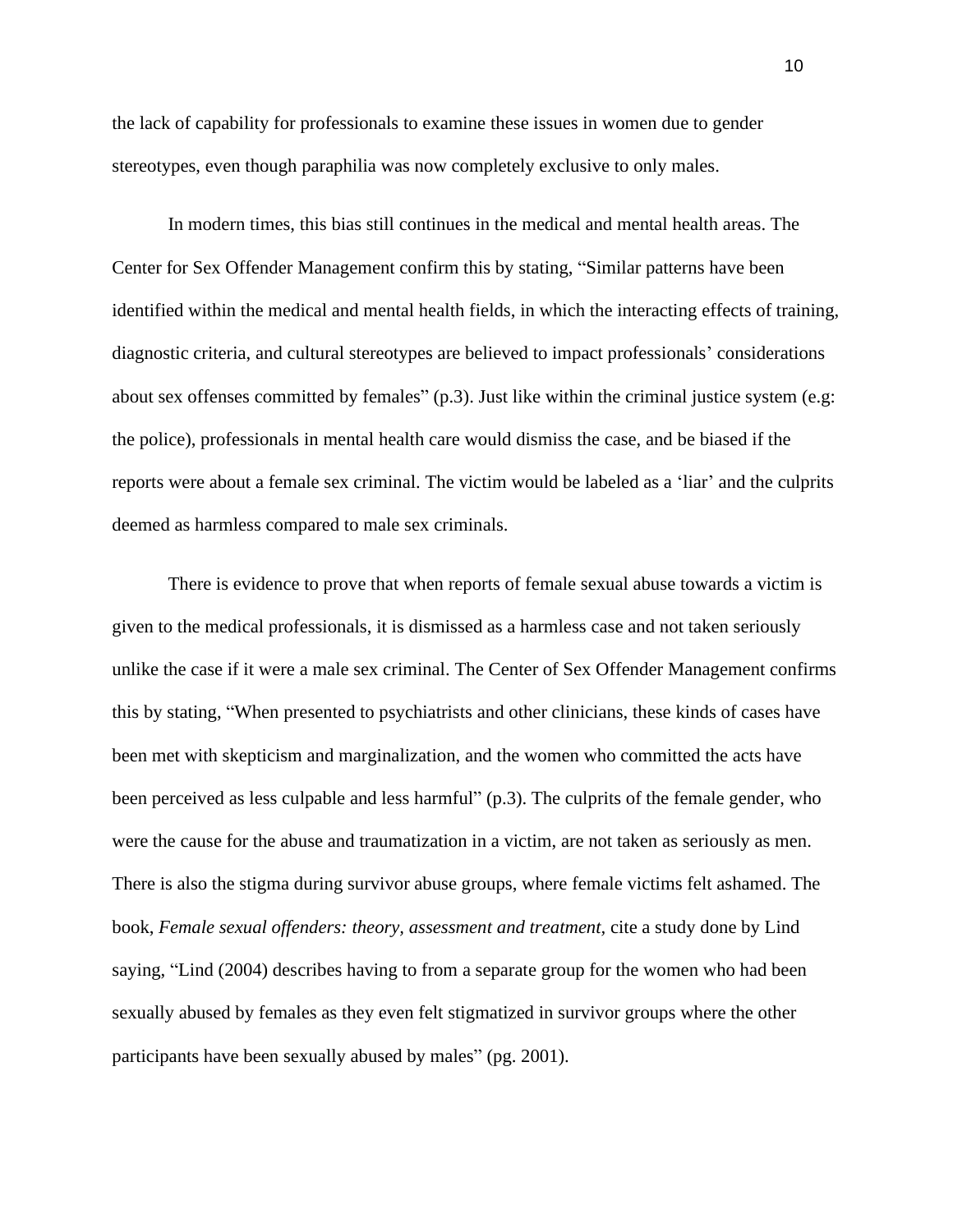#### **How society reinforces the stereotypes of female sex criminals**

To society, sex related crimes have only been applied to males thus ignoring or turning a blind eye to female suspects for the same crimes. Since the gender stereotypes (in this case) are greatly imbalanced, this allows for one gender to escape the consequences of the same crime that a male would commit. Society views women as nurturing caregivers, unable to be capable of aggression as a male would. As stated before, female and male victims for female sex criminals have the trouble of convincing society that women can be sexually abusive. The Center for Sex Offender Management confirms this by stating, "Misconceptions also exist about the "ability" of women to sexually victimize males, with some believing that males are incapable of being physically aroused if they are unwilling participants (Anderson & Struckman-Johson, 1998; Hislop, 2001) (p.3).

Society believes that if a male was 'aroused' during the course of either rape or other forced sexual abuse (e.g: fondling oral sex, forced penetration, etc), then society would dismiss the claims of the individual male who was the victim. The Center for Sex Offender Management confirms this by stating, "This reflects not only a limited understanding of physiological responses, but also suggests a narrow minded view of female-perpetrated sexual victimization as solely involving members of the opposite sex" (p.3). This may add to the list of reasons why it is difficult for male victims of female sexual abuse to report their abusers to the authorities and to clinical professionals.

#### **Psychological effects on victims**

While society would like to believe that sexual abuse from a female sex criminal is much less damaging than if it were done by a male, the truth is that there is no evidence or studies to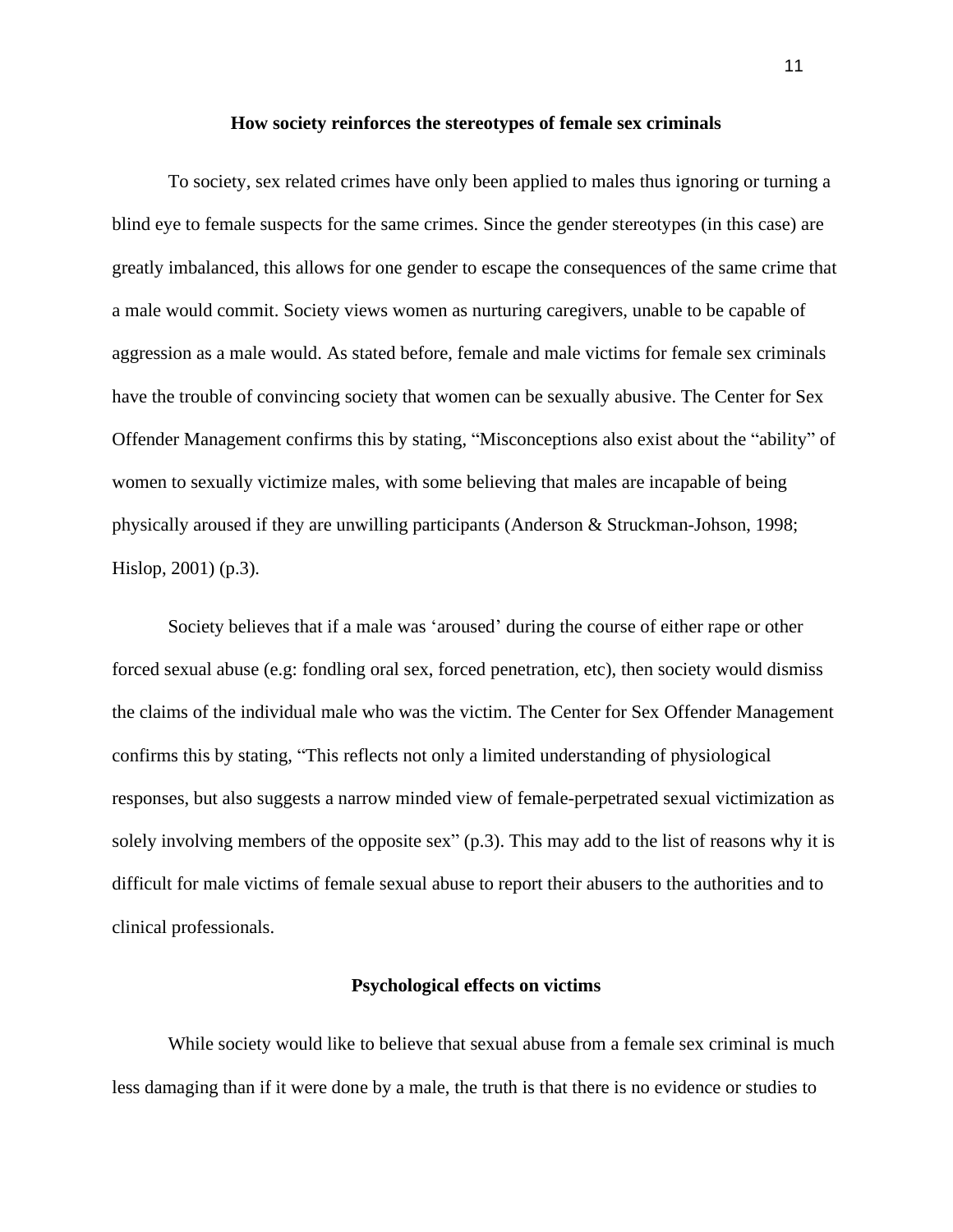support society's claims on this. On the other hand, there is no evidence to support the psychological effects and results from the abusers, despite the strong resistance society (and some political movements as well) has against the image of female sex criminals. The book, *Female sexual offenders: theory, assessment and treatment,* cite a study done by Denov stating that, "For example, Denov's (2004) sample of seven men and seven women reported that their sexual abuse by women was highly damaging and difficult to recover from; only one male reported that his abuse by a female perpetrator did not damage him" (p.210). It seems that with these findings, they are contrary to society's opinions, proving that there is no difference of sexual abuse from a female sex criminal and a male sex criminal. In fact, the damage could possibly be greater due to the stereotypes of women, leading to the victims feeling betrayed by society and their views.

There has been research done stating that a female's sexual abuse as much worse than that of a male's and the authors cite a study done by Sgroi and Sagent (1993) stating, "..that those victims who had been abused by both male and female perpetrators all felt that the abuse by a woman was more harmful and damaging then the abuse by a male" (p.211). The possibilities of society having lied about female sex criminals could have caused feelings of betrayal for the victims. The traumatic sexualization by referencing a study done by Dimrock, stating,"Many victims of sexual abuse by women struggle with issues of sexuality and sexual identity. Dimrock (1988) found that 7 of 25 adult males sexually abused as children had been victimized by women (4 mothers, 2 sisters, and 1 stepsister)" (p.213).

Finally, social and relationship (e.g: parenting) difficulties are also present in the victims of sexual abuse by women. The authors above mentioned that "Rosencrans (1996) found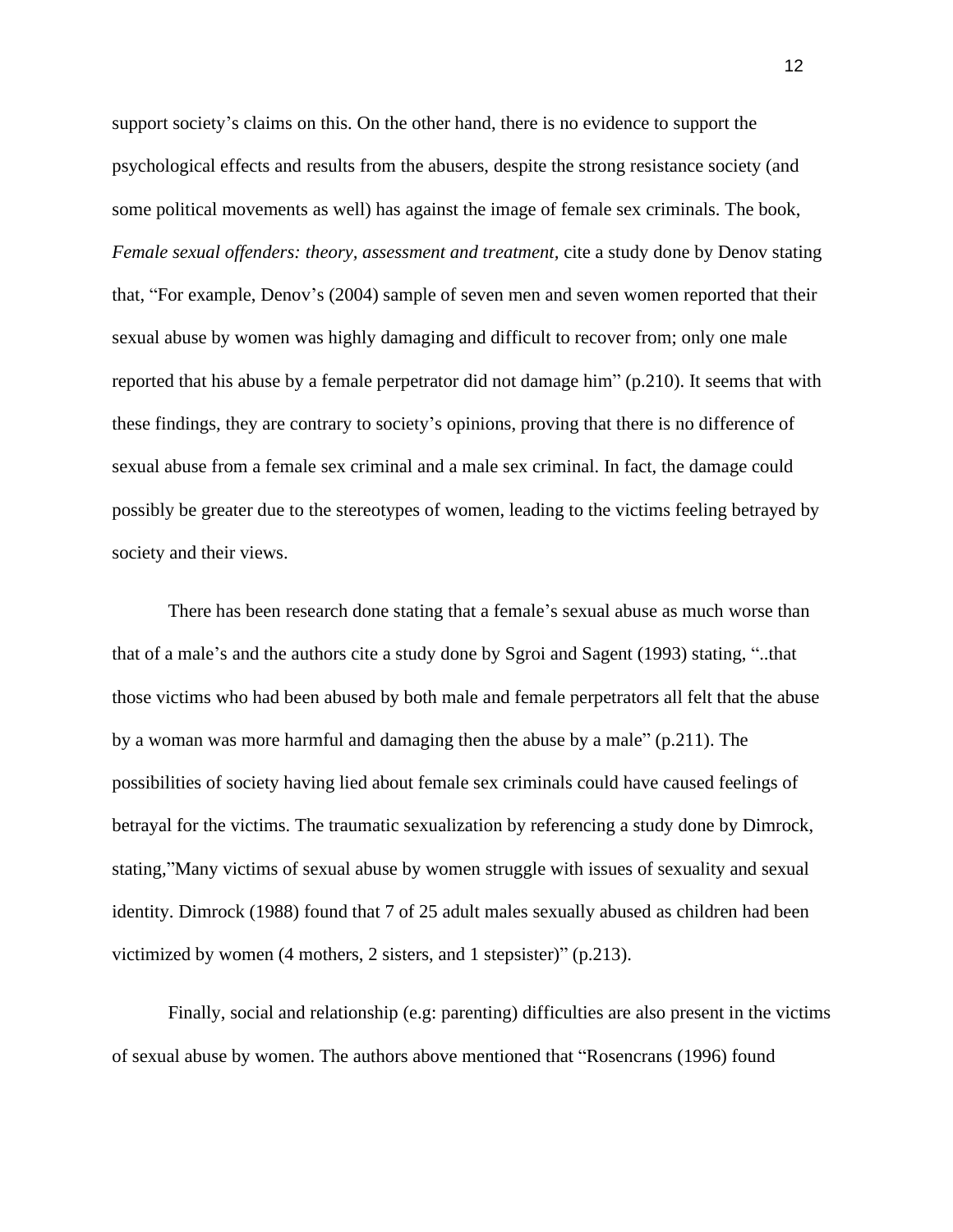parenting to be problematic by all nine of men and most of the women who had been sexually abused in childhood by their mothers" (p.213).

### **Discussion**

Although there are studies done to prove that there are indeed female sex criminals and that the results of their actions have caused severe psychological effects on their victims, there are still limitations. Gender stereotypes and the way society views women, heavily influences the way criminal justice system and the medical fields view female sex criminals and severely limits the consequences for their crimes, making it easier for the crimes to be hidden and continued. The gender stereotypes for males in this case are even more severe: as society dismisses their claims of sexual abuse by a woman is psychologically damaging to them. Thus, their reports of being victims are not taken as seriously as female victims reporting abuse by male sex criminals, and as such: the crime goes ignored. As a result, little is done to bring equality in the criminal justice system and the medical fields for these types of criminals. There is undoubtedly more research required for these types of criminals. By doing more research and studies, there could be the possibility of equality in the justice system for this 'special' population of criminals.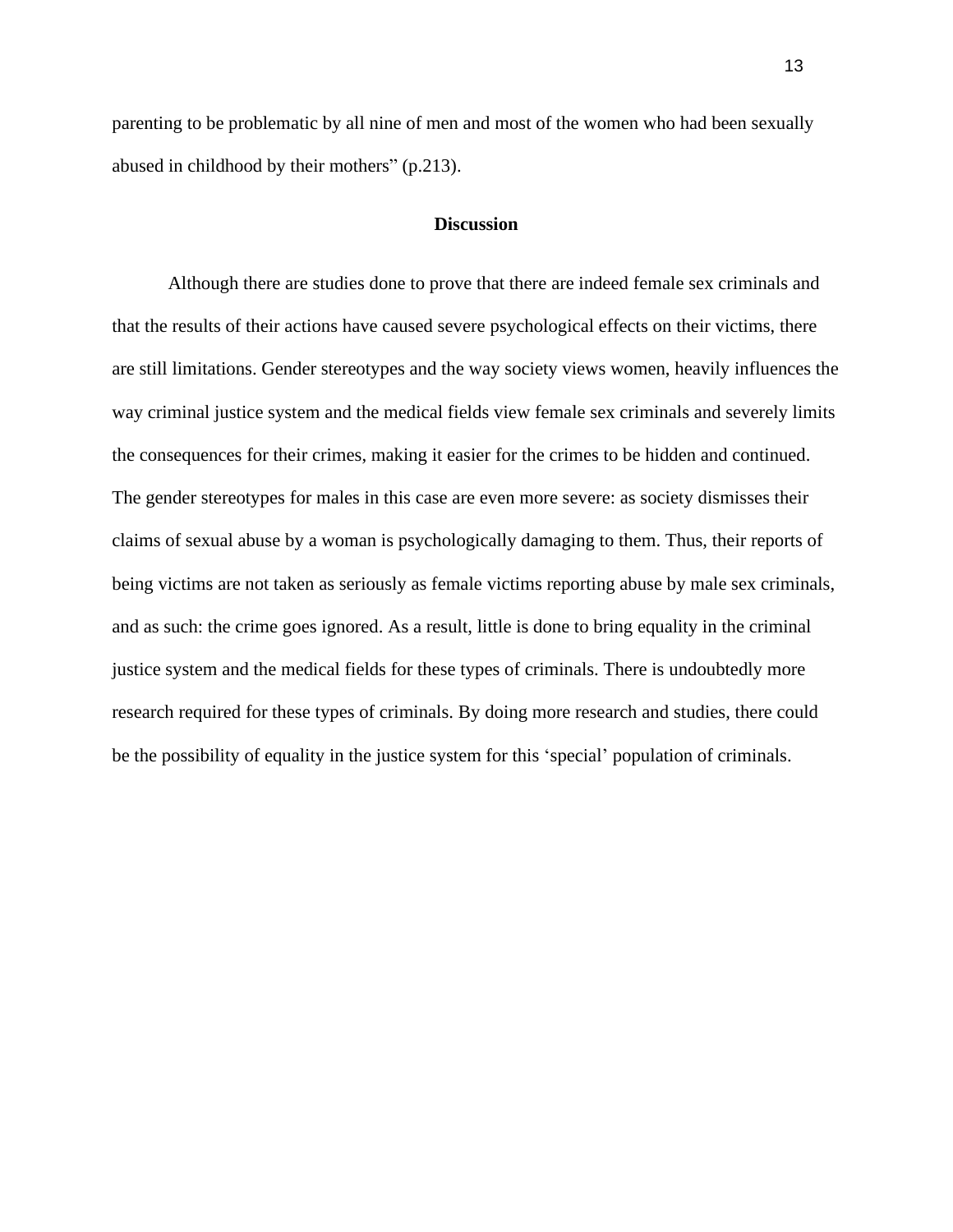## **References**

Rape Addendum. (2014, October 27). Retrieved April 10, 2017, from [https://ucr.fbi.gov/crime-in-the-u.s/2013/crime-in-the-u.s.-2013/rape](https://ucr.fbi.gov/crime-in-the-u.s/2013/crime-in-the-u.s.-2013/rape-addendum/rape_addendum_final)[addendum/rape\\_addendum\\_final](https://ucr.fbi.gov/crime-in-the-u.s/2013/crime-in-the-u.s.-2013/rape-addendum/rape_addendum_final)

Stemple, L., et al., Sexual victimization perpetrated by women: Federal data reveal surprising prevalence, *Aggression and Violent Behavior* (2016),

<http://dx.doi.org/10.1016/j.avb.2016.09.007>

Gannon, T. A., & Cortoni, F. (2010). *Female sexual offenders: theory, assessment and treatment*. Chichester: Wiley-Blackwell.

Denov, M. S. (2004). *Perspectives on Female Sex Offending: A Culture of Denial.* Aldershot, UK: Ashgate Publishing Company.

*Female Sex Offenders*. Silver Spring, MD: Center for Effective Public Policy, 2007. Web.